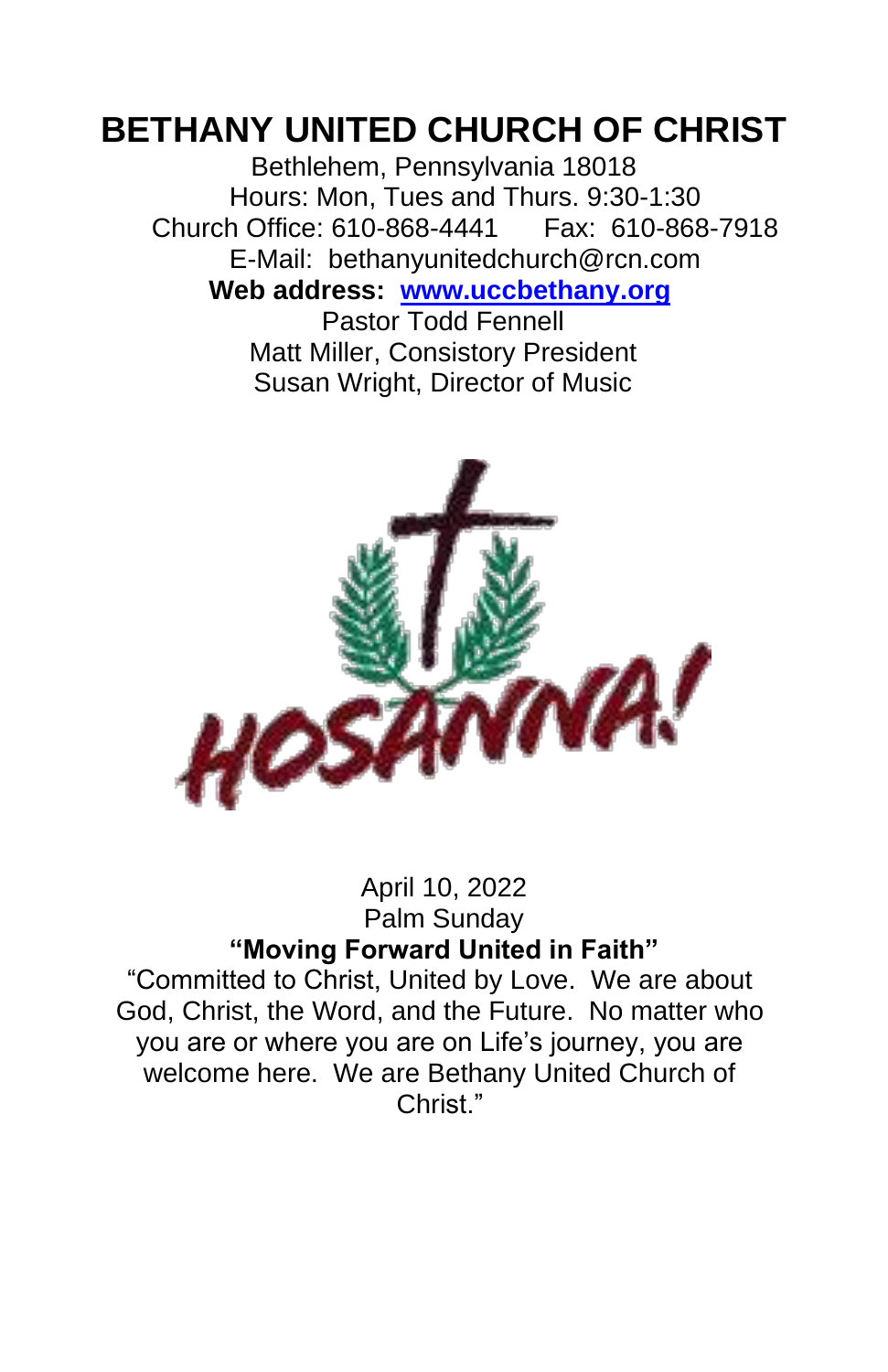# **BETHANY UNITED CHURCH OF CHRIST**

April 10, 2022 10:45 AM

If you are looking for a church home, we invite you to become part of the community of faith and mission here at Bethany. As per the Consistory decision, masks are optional here at Bethany. We will continue to monitor the situation and make changes when appropriate.

### **(\*)** PLEASE STAND AS YOU ARE ABLE **(Bold Text is said or sung by everyone)**

RINGING OF THE BELL

WELCOME AND ANNOUNCEMENTS

PRELUDE: "Lead Me to Calvary/ Open the Gates of the temple" …arr. Smith/Hustad

Piano - Rebecca Kesselring Organ - Susan Wright

CALL TO WORSHIP

Pastor: Come! Come from the streets and the roads! **People: Join the happy throng that gathers to honor Jesus!**

Pastor: Come! Come from your busy homes and places of business.

**People: Put down your work in joyful celebration!** Pastor: Turn your eyes toward the Savior whom God has sent!

**All: Hosanna! Hosanna! Blessed is Jesus Christ, who comes in the name of the Lord. Amen!**

\*HYMN: "The Palms" …J. Faure'

Trombone – Tim Rumble

**O'er all the way, green palms and blossoms gay, Are strewn this day in festal preparation Where Jesus comes, to wipe our tears away, E'en now the throng to welcome Him prepare.**  *(Refrain)*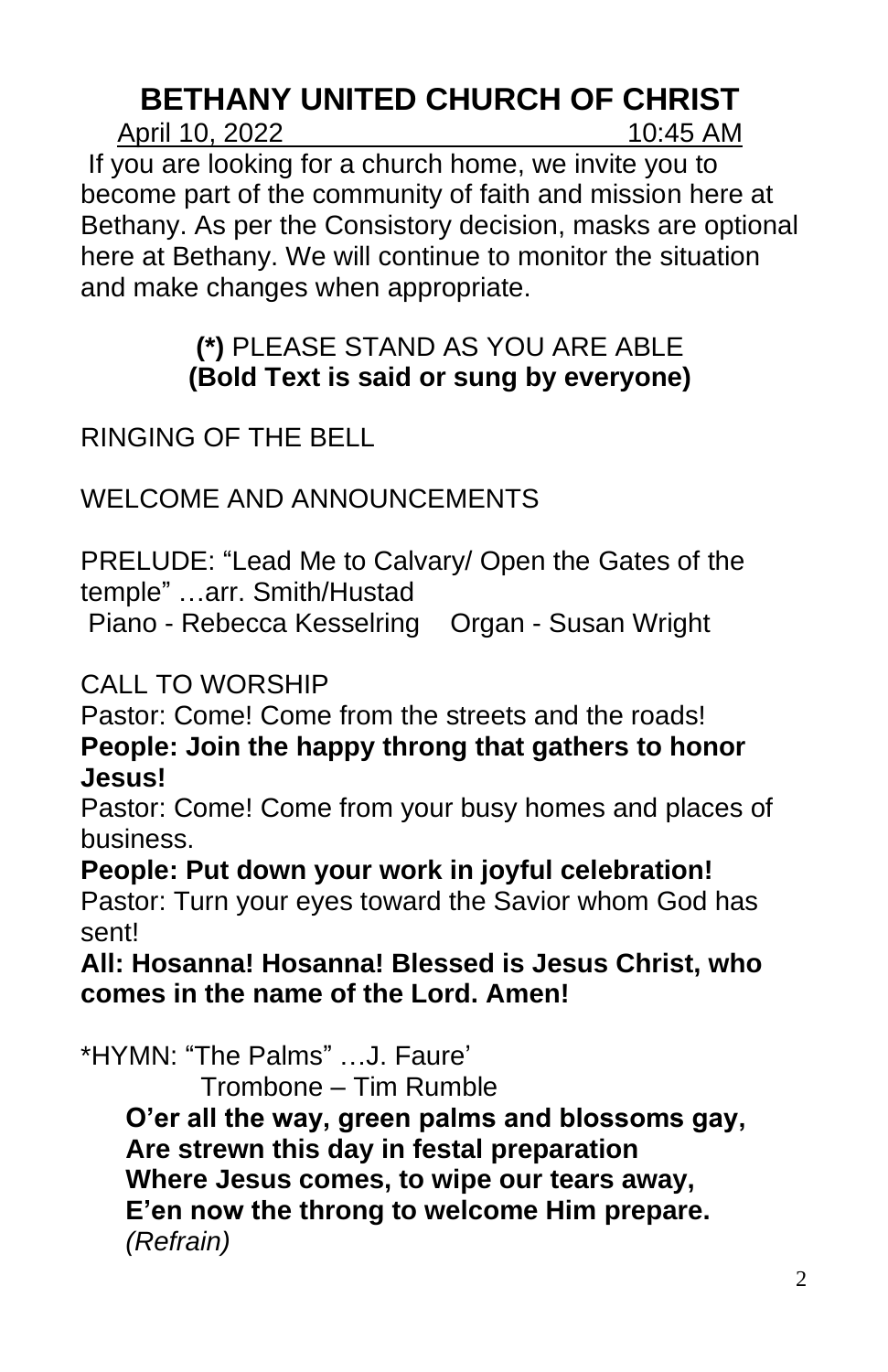**(Refrain) Join all and sing, His name declare, Let ev'ry voice resound with joyous acclamation, Hosanna! Praised be the Lord! Bless Him, who cometh to bring us salvation!**

**His word goes forth, and people by its might. Freedom regain once more from degradation. Humanity doth give to each his right. While those in darkness are restored to light.**  *(Refrain)*

**Sing and rejoice, O blest Jerusalem Of all thy sons sing the emancipation, Thro' boundless love, the Christ of Bethlehem Brings faith and hope to thee forevermore.** *(Refrain)*

\*PALM SUNDAY CHEER

INTROIT: "Antiphonal Hosanna" …G. A. Smith Chancel Choir

#### PRAYER OF INVOCATION

**Gracious God of love and infinite power, we praise You for Jesus Christ, who came riding into the city of Jerusalem on a lowly beast, victorious through love and not by might. Help us understand His servanthood and His suffering and move us to deeper faith and service. In His name we pray. Amen.** 

\*PASSING OF THE PEACE Pastor: The peace of Christ be with you. **People: And also, with you.**

\*CONGREGATIONAL RESPONSE (unison): #271 Lift Up Your Heads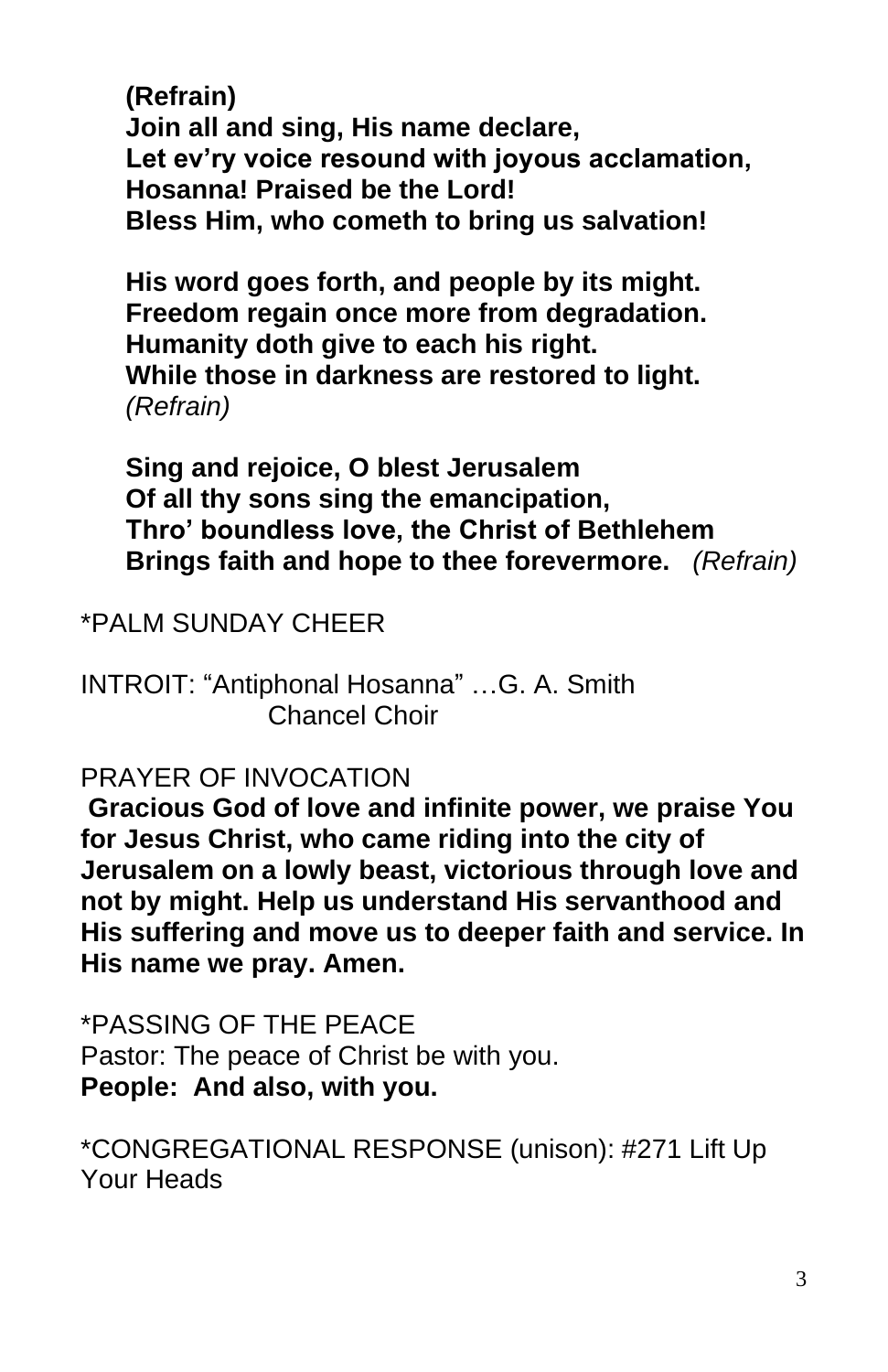**Lift up your heads, to the coming King. Bow before him and adore him, sing! To his Majesty, Let your praises be pure and holy, giving glory to the King of kings.**

READING OF SCRIPTURES Philippians 2: 5 - 11 \* Luke 19: 28 - 40

Leader: This is the Good News **People: Thanks be to God**

SERMON: "The Nail of Indecision"

RECEPTION OF NEW MEMBERS: Ruth and Barry Smith, David Hanzelman

**Congregation: We welcome you with joy in the common life of this church. We promise you our friendship and prayers as we share the hopes and labors of the church of Jesus Christ. By the powers of the Holy Spirit may we continue to grow together in God's knowledge and love and be witness of our risen Savior.**

OFFERING INVITATION

OFFERING OF OUR TITHES and GIFTS

OFFERTORY: "Come, Sing Hosanna" ...H. Purcell, arr. Liebergen

Chancel Choir with Trombone

\*OFFERTORY RESPONSE: #44 Doxology **Praise God from whom all blessings flow, praise him all creatures here below; praise him above, you heavenly host, praise Father, Son and Holy Ghost.**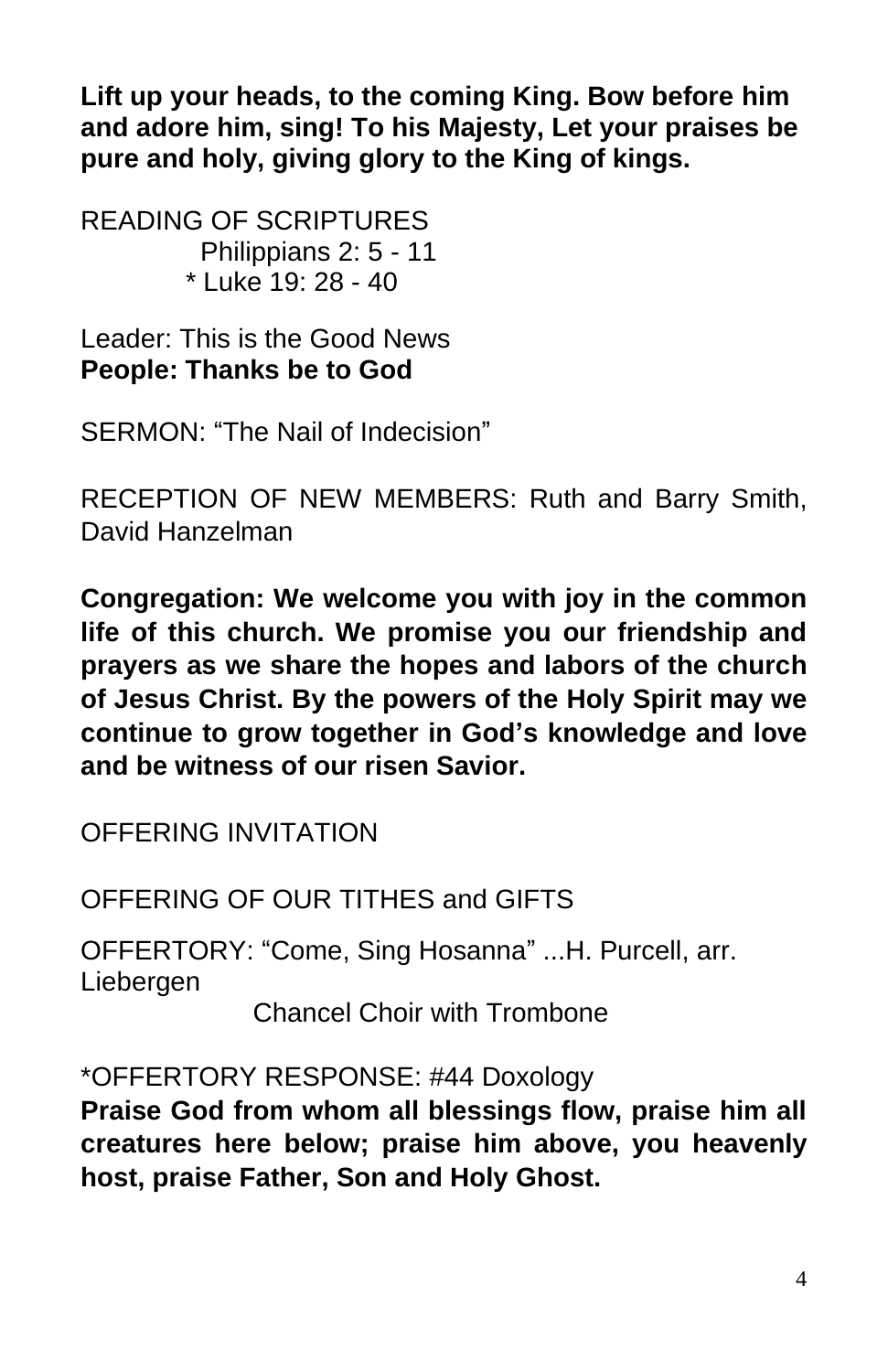### \*PRAYER OF DEDICATION (unison)

**God of Justice and Love, transform these offerings, that they may be gifts of justice and love for a world in need of hope and help. Let love flow through these offerings, that they may become gifts of love for the world.**

SHARING OF JOYS AND CONCERNS

CALL TO PRAYER – PASTORAL PRAYER

### THE LORD'S PRAYER

**Our Father, who art in heaven, hallowed be thy name. Thy Kingdom come. Thy will be done on earth as it is in heaven. Give us this day our daily bread. And forgive us our sins as we forgive those who sin against us. And lead us not into temptation, but deliver us from evil. For thine is the kingdom, and the power, and the glory, forever and ever. Amen.**

\*HYMN: #All Glory Laud and Honor" …arr. C. Dobrinski Handbell Choir, Percussion, Organ, Trombone – Todd Fennell

**All glory, laud, and honor to thee, Redeemer, King, To whom the lips of children made sweet hosannas ring. Thou art the King of Israel, Thou David's royal Son, Who in the Lord's name comest, The King and blessed One.**

**The company of angels are praising thee on high, And mortal men and all things Created make reply. The people of the Hebrews with palms before thee went; Our praise and prayer and anthems before thee we present.**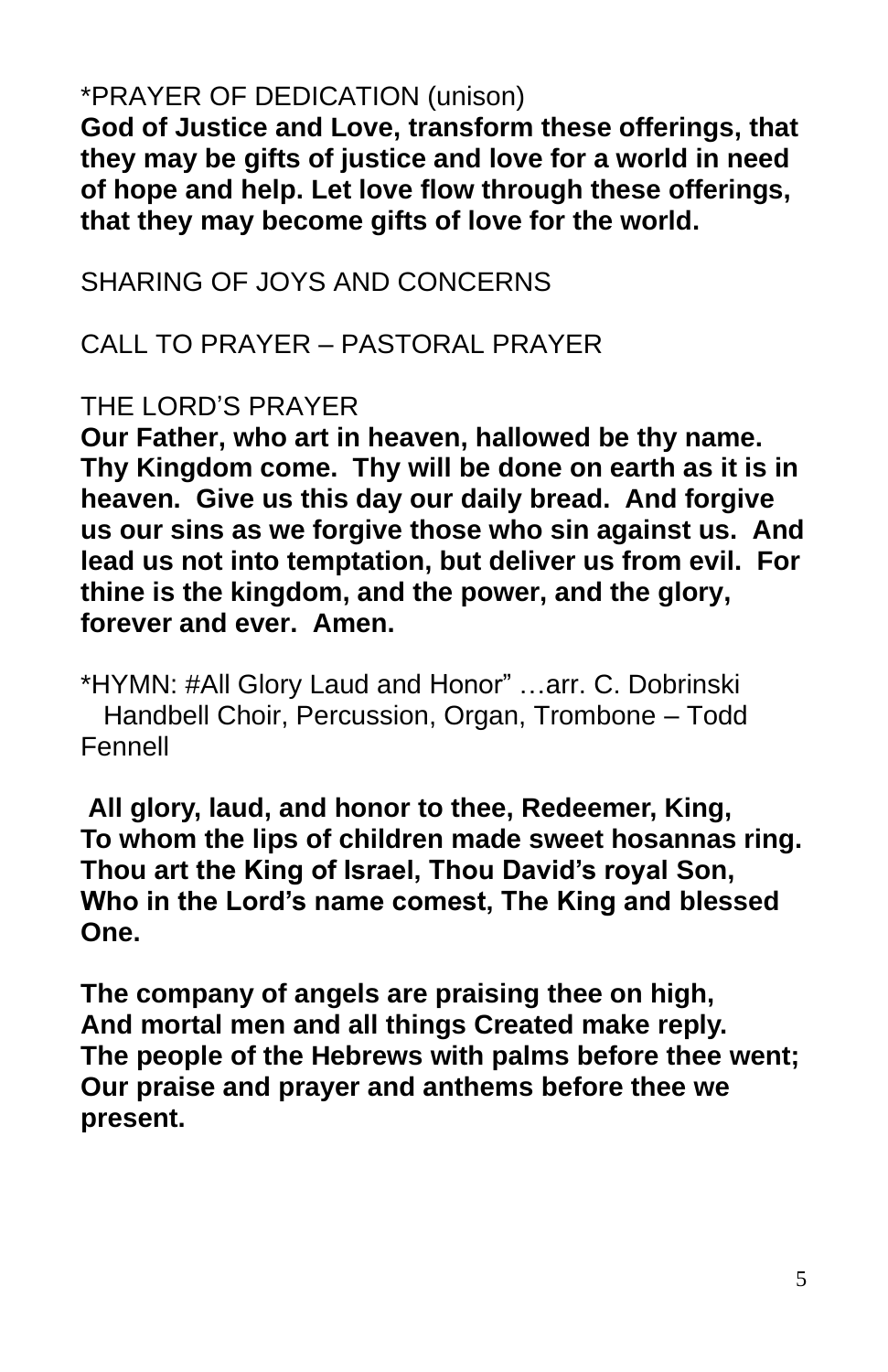**To thee, before thy passion they sang their hymns of praise;**

**To thee, now high exalted, our melody we raise.**

**Thou didst accept their praises; accept the prayers we bring,**

**Who in all good delightest, Thou good and gracious King.**

# \*BENEDICTION

\*CHORAL BENEDICTION: 267 "Hosanna, Loud Hosanna **"Hosanna in the highest" That ancient song we sing, for Christ is our Redeemer, the Lord of heaven our King. O May we ever praise him with heart and life and voice, and in his blissful presence eternally rejoice!**

POSTLUDE: Please be seated to enjoy "All Glory Laud and Honor" …arr. F.L. Callahan by the Handbell Choir

*Our worship ends, our service begins!*



FLOWERS and BULLETINS: are presented to honor the performance of Ashley Tarasuk as the Lone Piper in her final concert at Liberty by her family. GREETERS: Jack & Diane Brunner USHERS: Jack Brunner, Tom Wright LAY READER: Debbie Brown

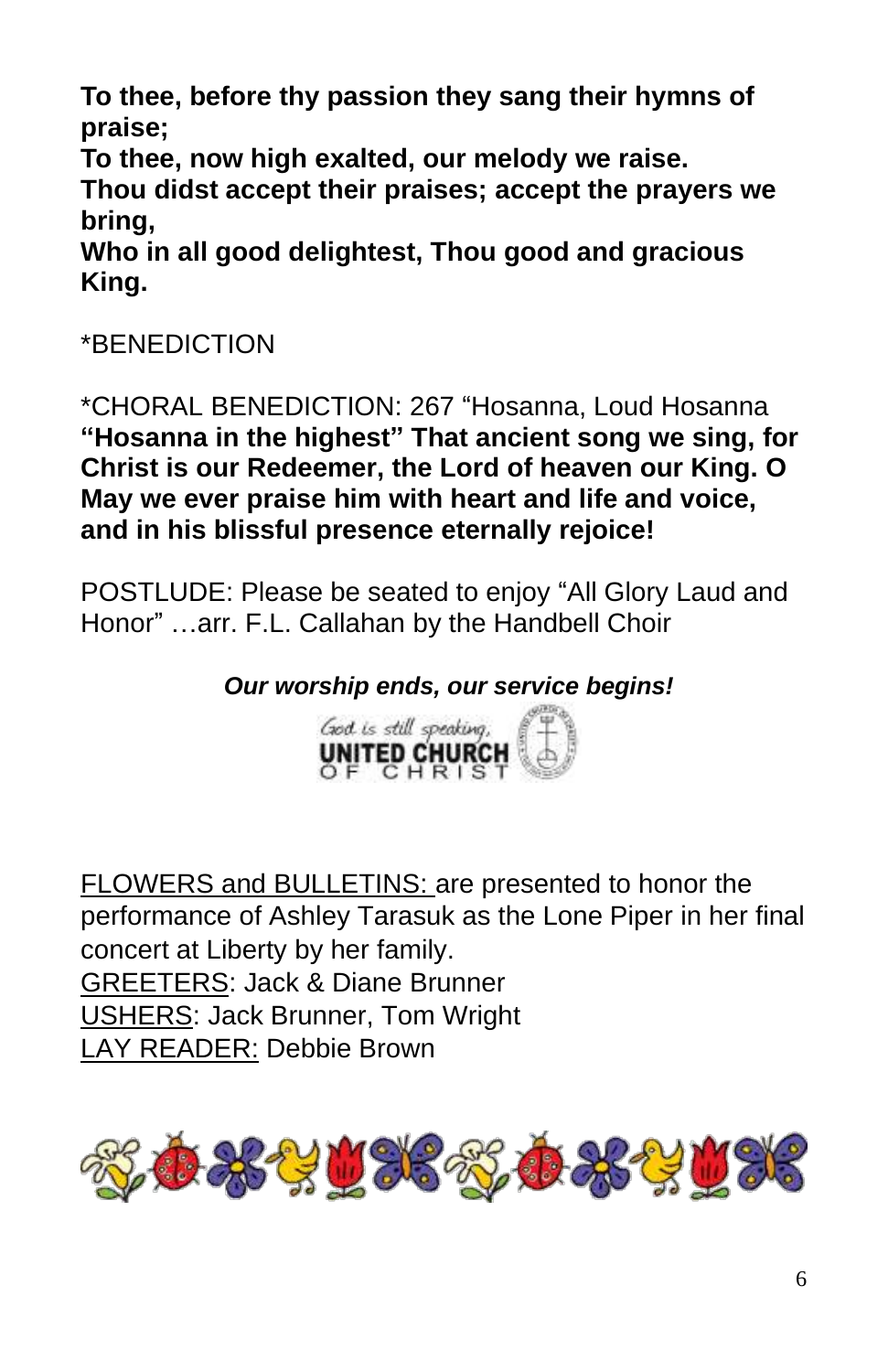**AUDIO & VIDEO RECORDINGS** If you or anyone you know would like to receive the link to the audio recording of the worship service, please let Bill Rumble know at wrumble@ptd.net. A copy of the bulletin is included with the audio link. Thank you, Bill, for making sure we are able to see and hear the services.

# **Scriptures**

# **Philippians 2: 5 - 11 NRSV**

<sup>5</sup> Let the same mind be in you that was<sup>[a]</sup> in Christ Jesus, **<sup>6</sup>** who, though he was in the form of God, did not regard equality with God as something to be exploited, **<sup>7</sup>** but emptied himself, taking the form of a slave, being born in human likeness. And being found in human form, **8** he humbled himself and became obedient to the point of death even death on a cross. **<sup>9</sup>** Therefore God also highly exalted him and gave him the name that is above every name, **<sup>10</sup>** so that at the name of Jesus every knee should bend, in heaven and on earth and under the earth, **<sup>11</sup>** and every tongue should confess that Jesus Christ is Lord, to the glory of God the Father.

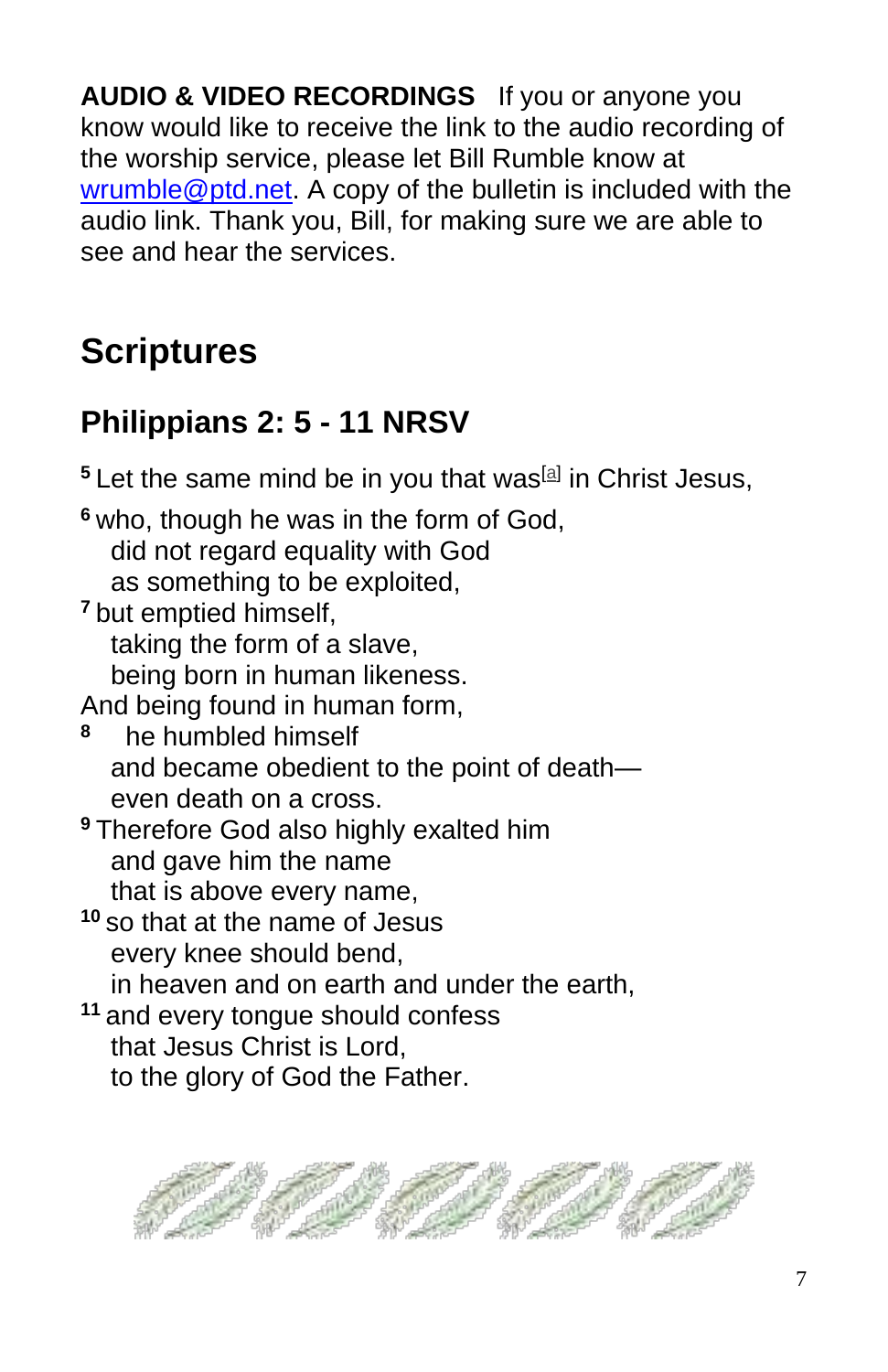# **Luke 19: 28 - 40 NRSV**

# **Jesus' Triumphal Entry into Jerusalem**

**<sup>28</sup>** After he had said this, he went on ahead, going up to Jerusalem.

**<sup>29</sup>** When he had come near Bethphage and Bethany, at the place called the Mount of Olives, he sent two of the disciples, **<sup>30</sup>** saying, "Go into the village ahead of you, and as you enter it you will find tied there a colt that has never been ridden. Untie it and bring it here. **<sup>31</sup>** If anyone asks you, 'Why are you untying it?' just say this, 'The Lord needs it.'" **<sup>32</sup>** So those who were sent departed and found it as he had told them. **<sup>33</sup>** As they were untying the colt, its owners asked them, "Why are you untying the colt?" **<sup>34</sup>** They said, "The Lord needs it." **<sup>35</sup>** Then they brought it to Jesus; and after throwing their cloaks on the colt, they set Jesus on it. **<sup>36</sup>** As he rode along, people kept spreading their cloaks on the road. **<sup>37</sup>** As he was now approaching the path down from the Mount of Olives, the whole multitude of the disciples began to praise God joyfully with a loud voice for all the deeds of power that they had seen, **<sup>38</sup>** saying,

"Blessed is the king

who comes in the name of the Lord!

Peace in heaven,

and glory in the highest heaven!"

**<sup>39</sup>** Some of the Pharisees in the crowd said to him, "Teacher, order your disciples to stop." **<sup>40</sup>** He answered, "I tell you, if these were silent, the stones would shout out."

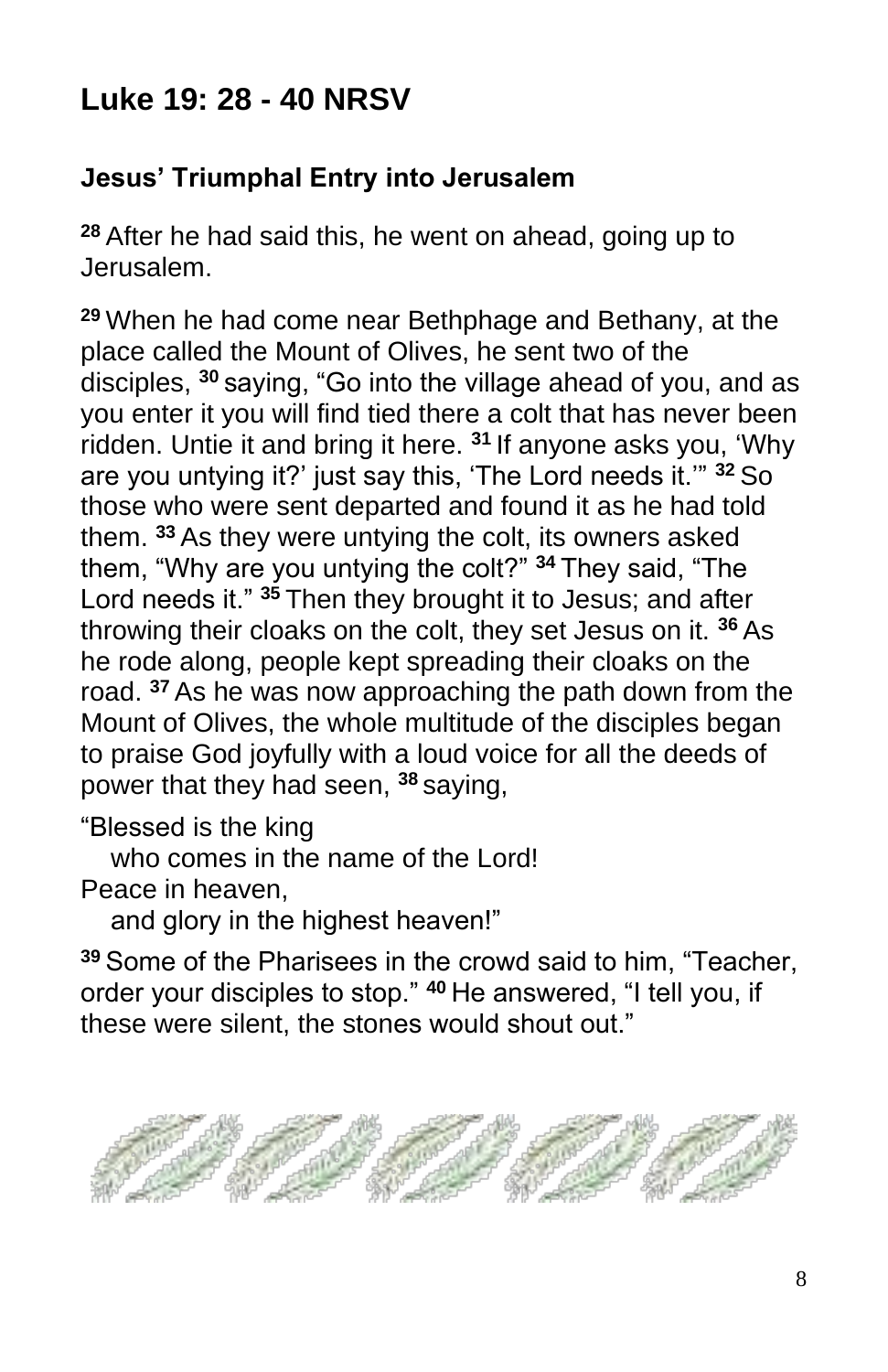# **Joyful Noise**

**Thank you for your most generous donations. We have collected \$1,346.00 which will be doubled! We look forward to hearing a speaker from The Alzheimer's Research Organization who will speak to us in June and share information on what our donations have helped them to accomplish.**

*Thanks*

*Many thanks to our Bethany musician's for providing us with the special music this morning. Your time and talents are appreciated by all.*

### **THANKS**

**A big thank you to everyone who participated in this month's nut sale. We had quite a few workers from outside our Bethany family and it was great to meet and get to know them. We will do this again in June and hope you will consider joining us for fellowship as well as helping keep Bethany serving our needs.**

One Great Hour of Sharing

As of this date we have received \$209. We will continue to accept donations through April 17<sup>th</sup>. Thank you for supporting this very important cause.

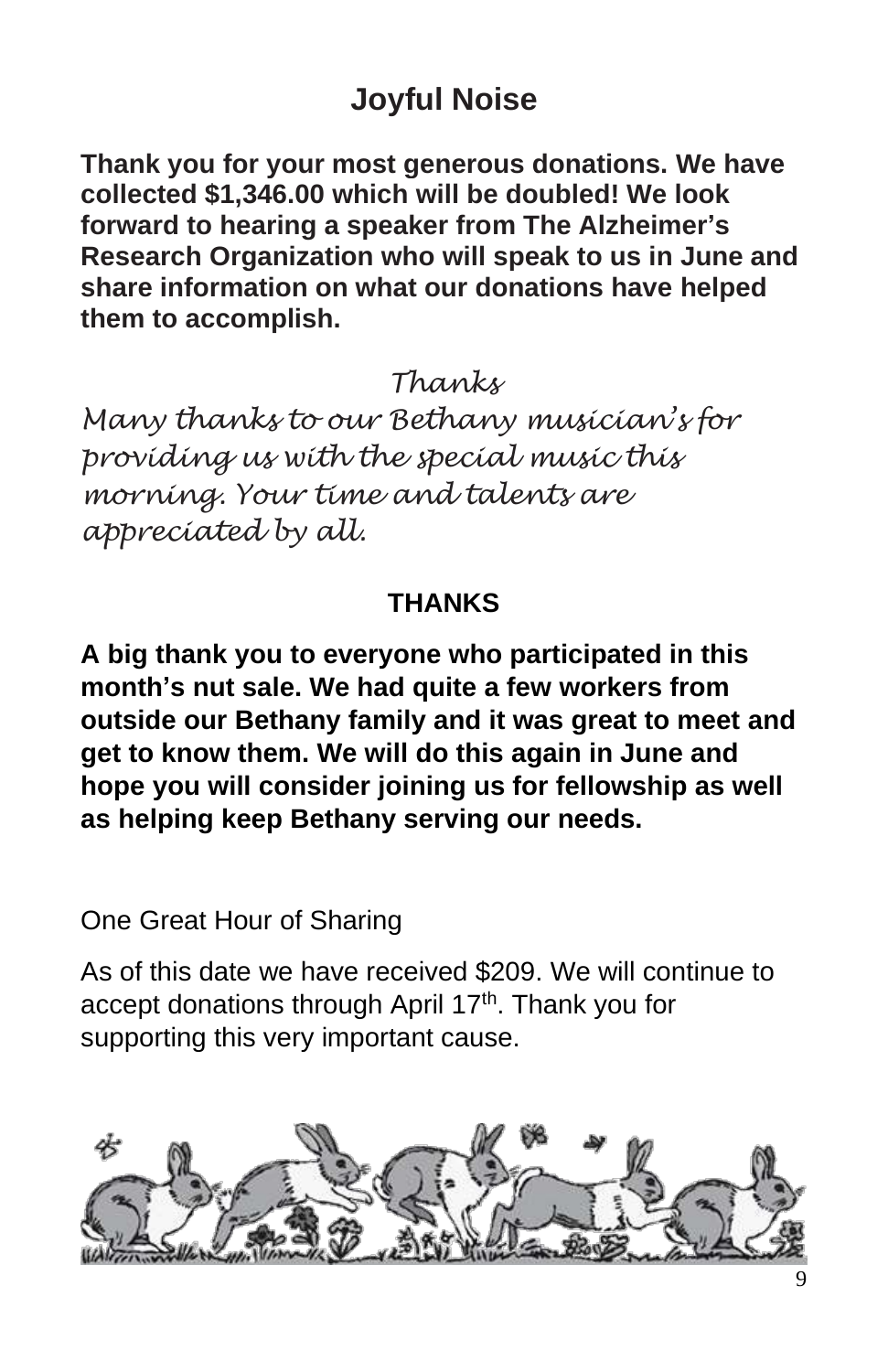# **HOLY WEEK SERVICES**

**Maundy Thursday is April 14 at 7 pm. We gather to remember Jesus' Last Supper and the receiving of Holy Communion.**

**Good Friday is April 15 at 7 pm. Pastor Todd will share stories of Jesus found in the Gospel of Mark with hymns and anthems to inspire.**

**Easter Sunday is April 17 at 10:45. Join us as we celebrate the victory of Jesus' Resurrection and the resurrected life, He offers us.**



THE CHURCH TODAY AND BETHANY

All members of Bethany are invited to a conversation with our Conference Minister Bonnie Bates on Sunday, April 24. Bonnie will be with us to preach in worship and to join us for a lunch of soup, salad and bread in Fellowship Hall. The focus of discussion will be the reality of church culture today and Bethany's future. PLEASE RSVP in the narthex for lunch arrangements and join us we address this timely topic. We currently have soup makers preparing vegetarian vegetable, chili and chicken and rice. We would welcome one more soup if you have one you would like to prepare. We are also asking the bakers here at Bethany to prepare us some delicious desserts. Please let the office know if you are willing to help.

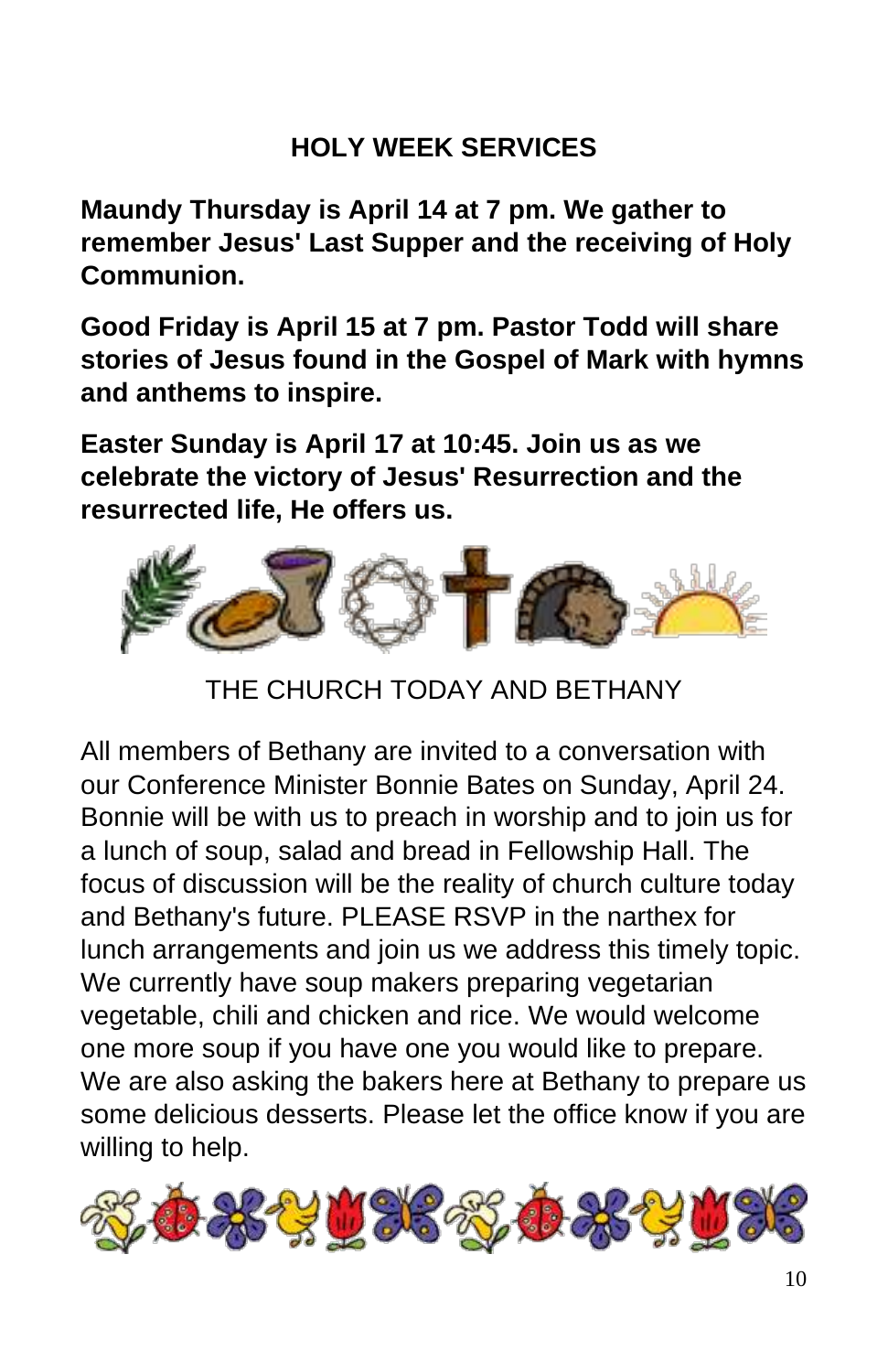**Welcome to our New Members**

**Today we are blessed to welcome three new members to the Bethany family. You have already seen them participating in the life of the church but today we make them official!**

**First, we have Ruth Smith who is married to Barry, we'll get to him in a minute. She enjoys basket weaving, reading, baseball, gardening and bowling. She has helped at both peanuts and the shelter.**

**Next, we come to Barry, who is retired but keeps busy bowling, coin collecting as well as collecting sports memorabilia. You might see him at the Wind Gap flea market! They also share of love of dogs and are the proud parents of Marley a sweetheart they rescued a few years ago.** 

**Last but not least we come to Dave Hanzelman. Dave met the Pastor when he was out and about and he invited Dave to join us. Surprise, Dave lives right down the street and he has been joining us ever since. After hearing him sing he was invited to join the choir where is a welcome member of the tenor section. He is a nurse at St. Luke's and is married to Karen. He enjoys swimming, soccer, sports, theatre and singing** 

**with the chancel choir.**